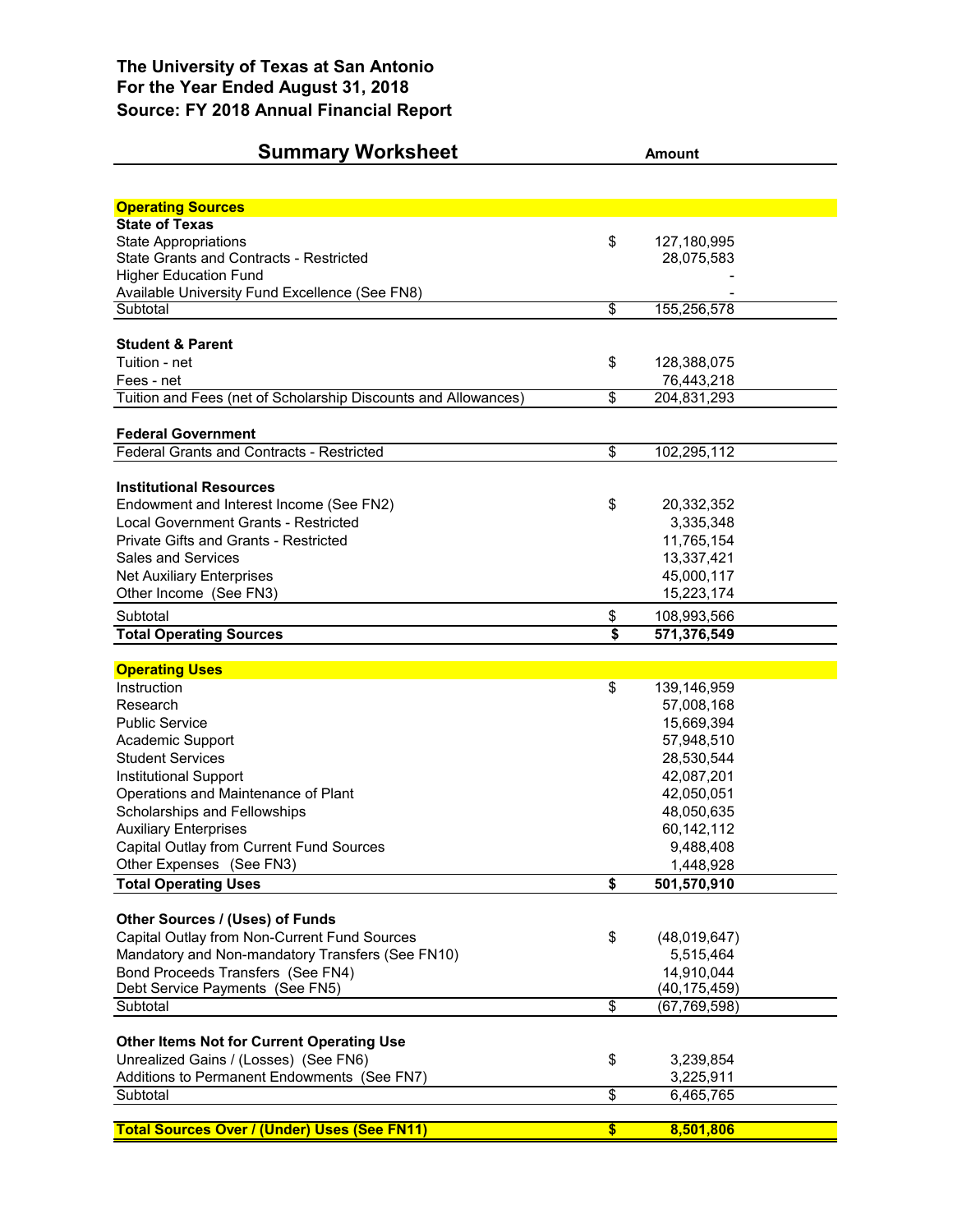| The University of Texas at San Antonio<br>For the Year Ended August 31, 2018                                                               |                                    | Your File Name:              | 110 - S & U - FY 2018 - S-A.xlsx |                                 |                        |                                              |                                                                    | Please enter only whole numbers.     |                        |                               |  |  |
|--------------------------------------------------------------------------------------------------------------------------------------------|------------------------------------|------------------------------|----------------------------------|---------------------------------|------------------------|----------------------------------------------|--------------------------------------------------------------------|--------------------------------------|------------------------|-------------------------------|--|--|
| Source: FY 2018 Annual Financial Report                                                                                                    |                                    |                              |                                  |                                 |                        |                                              | Do not use "Named Areas".<br>Do not link to external spreadsheets. |                                      |                        |                               |  |  |
|                                                                                                                                            |                                    |                              | DETAIL WORKSHEET FY 2018         |                                 |                        |                                              |                                                                    |                                      |                        |                               |  |  |
|                                                                                                                                            |                                    |                              |                                  |                                 |                        | Annuity, Life &                              |                                                                    |                                      |                        | <b>FY 2018</b>                |  |  |
| <b>Operating Sources</b>                                                                                                                   | <b>Educational &amp;</b><br>Genera | Designated                   | Auxiliary<br>Enterprises         | <b>Restricted</b><br>Expendable | <b>Loan Funds</b>      | <b>Endowment and</b><br><b>Similar Funds</b> | Unexpended<br>Plant                                                | <b>Retirement of</b><br>Indebtednes: | Investment In<br>Plant | Primary<br><b>University</b>  |  |  |
| <b>State of Texas</b>                                                                                                                      |                                    |                              |                                  |                                 |                        |                                              |                                                                    |                                      |                        |                               |  |  |
| <b>State Appropriations</b>                                                                                                                | 127.180.995                        |                              |                                  |                                 |                        |                                              |                                                                    |                                      |                        | 127,180,995                   |  |  |
| State Grants and Contracts - Restricted<br><b>Higher Education Fund</b>                                                                    | 21,874,765                         | 5,225,595                    |                                  | 975,223                         |                        |                                              |                                                                    |                                      |                        | 28.075.583                    |  |  |
| Available University Fund Excellence (See FN8)                                                                                             |                                    |                              |                                  |                                 |                        |                                              |                                                                    |                                      |                        |                               |  |  |
| Subtotal                                                                                                                                   | 149,055,760                        | 5.225.595                    |                                  | 975.223                         |                        |                                              |                                                                    |                                      |                        | 155,256,578                   |  |  |
| <b>Student &amp; Parent</b>                                                                                                                |                                    |                              |                                  |                                 |                        |                                              |                                                                    |                                      |                        |                               |  |  |
| <b>Tuition Potential 100%</b>                                                                                                              | 60,754,791                         | 137,138,648                  |                                  |                                 |                        |                                              |                                                                    |                                      |                        | 197,893,439                   |  |  |
| Waivers - Statutory (Not Reported in AFR) (Enter as Negative No.)<br>Waivers - Institutional (Not Reported in AFR) (Enter as Negative No.) | (11, 814, 593)                     |                              |                                  |                                 |                        |                                              |                                                                    |                                      |                        | (11, 814, 593)                |  |  |
| Exemptions - Statutory (Not Reported in AFR) (Enter as Negative No.)                                                                       |                                    |                              |                                  |                                 |                        |                                              |                                                                    |                                      |                        |                               |  |  |
| Exemptions - Institutional (Not Reported in AFR) (Enter as Negative No.                                                                    |                                    |                              |                                  |                                 |                        |                                              |                                                                    |                                      |                        |                               |  |  |
| Tuition - Gross - AFR Presentation                                                                                                         | 48,940,198                         | 137,138,648                  |                                  |                                 |                        |                                              |                                                                    |                                      |                        | 186,078,846                   |  |  |
| Waivers - Statutory (Reported in AFR) (Enter as Negative No.)<br>Waivers - Institutional (Reported in AFR) (Enter as Negative No.)         |                                    |                              |                                  |                                 |                        |                                              |                                                                    |                                      |                        |                               |  |  |
| Exemptions - Statutory (Reported in AFR) (Enter as Negative No.)                                                                           | (3,029,901)                        | (13, 409, 304)               |                                  |                                 |                        |                                              |                                                                    |                                      |                        | (16, 439, 205)                |  |  |
| Exemptions - Institutional (Reported in AFR) (Enter as Negative No.)                                                                       |                                    |                              |                                  |                                 |                        |                                              |                                                                    |                                      |                        |                               |  |  |
| All Other Scholarship Disc.& Allow. (Enter as Negative No.)<br>Tuition - net                                                               | (12.369.378)<br>33,540,919         | (28.882.188)<br>94,847,156   |                                  |                                 |                        |                                              |                                                                    |                                      |                        | (41, 251, 566)<br>128,388,075 |  |  |
|                                                                                                                                            |                                    |                              |                                  |                                 |                        |                                              |                                                                    |                                      |                        |                               |  |  |
| Fees Potential 100%<br>Waivers - Statutory (Not Reported in AFR) (Enter as Negative No.)                                                   | 4,658,388                          | 70,619,437                   | 35,450,111                       |                                 |                        |                                              |                                                                    |                                      |                        | 110,727,936                   |  |  |
| Waivers - Institutional (Not Reported in AFR) (Enter as Negative No.)                                                                      |                                    |                              |                                  |                                 |                        |                                              |                                                                    |                                      |                        |                               |  |  |
| Exemptions - Statutory (Not Reported in AFR) (Enter as Negative No.)                                                                       |                                    |                              |                                  |                                 |                        |                                              |                                                                    |                                      |                        |                               |  |  |
| Exemptions - Institutional (Not Reported in AFR) (Enter as Negative No.)                                                                   |                                    |                              |                                  |                                 |                        |                                              |                                                                    |                                      |                        |                               |  |  |
| <b>Fees - Gross - AFR Presentation</b><br>Waivers - Statutory (Reported in AFR) (Enter as Negative No.)                                    | 4,658,388                          | 70,619,437                   | 35,450,111                       |                                 |                        |                                              |                                                                    |                                      |                        | 110.727.936                   |  |  |
| Waivers - Institutional (Reported in AFR) (Enter as Negative No.)                                                                          |                                    |                              |                                  |                                 |                        |                                              |                                                                    |                                      |                        |                               |  |  |
| Exemptions - Statutory (Reported in AFR) (Enter as Negative No.)                                                                           |                                    |                              | (2,313,106)                      |                                 |                        |                                              |                                                                    |                                      |                        | (2,313,106)                   |  |  |
| Exemptions - Institutional (Reported in AFR) (Enter as Negative No.)                                                                       |                                    |                              |                                  |                                 |                        |                                              |                                                                    |                                      |                        |                               |  |  |
| All Other Scholarship Disc.& Allow. (Enter as Negative No.<br>Fees - net                                                                   | (1,465,786)<br>3.192.60            | (21, 777, 969)<br>48.841.468 | (8,727,857)<br>24.409.148        |                                 |                        |                                              |                                                                    |                                      |                        | (31, 971, 612)<br>76,443.218  |  |  |
|                                                                                                                                            |                                    |                              |                                  |                                 |                        |                                              |                                                                    |                                      |                        |                               |  |  |
| <b>Net Tuition and Fees (Funds Collected)</b>                                                                                              | 36,733,521                         | 143,688,624                  | 24 409 148                       |                                 |                        |                                              |                                                                    |                                      |                        | 204 831 293                   |  |  |
| <b>Federal Government</b>                                                                                                                  |                                    |                              |                                  |                                 |                        |                                              |                                                                    |                                      |                        |                               |  |  |
| Federal Grants and Contracts - Restricted                                                                                                  |                                    | 7,165,074                    |                                  | 95,130,038                      |                        |                                              |                                                                    |                                      |                        | 102,295,112                   |  |  |
|                                                                                                                                            |                                    |                              |                                  |                                 |                        |                                              |                                                                    |                                      |                        |                               |  |  |
| <b>Institutional Resources</b><br>Endowment and Interest Income (See FN2)                                                                  | 3,108,515                          | 4,291,332                    | 2,987,463                        | 8,324,084                       | 164,486                | 5,225                                        | 1,451,247                                                          |                                      |                        | 20,332,352                    |  |  |
| Local Government Grants - Restricted                                                                                                       |                                    | 152,364                      |                                  | 3,182,984                       |                        |                                              |                                                                    |                                      |                        | 3,335,348                     |  |  |
| Private Gifts and Grants - Restricted                                                                                                      |                                    | 84.668                       |                                  | 11.680.486                      |                        |                                              |                                                                    |                                      |                        | 11,765,154                    |  |  |
| Sales and Services                                                                                                                         |                                    | 10,127,005                   |                                  | 3,210,416                       |                        |                                              |                                                                    |                                      |                        | 13.337.421                    |  |  |
| Net Auxiliary Enterprises<br>Other Income (See FN3)                                                                                        | 582.915                            | 11,764,413                   | 45,000,117<br>4,894              | 2,412,625                       | 509,534                |                                              |                                                                    |                                      | (51, 207)              | 45,000,117<br>15,223,174      |  |  |
| Subtotal                                                                                                                                   | 3691430                            | 26 419 782                   | 47 992 474                       | 28 810 595                      | 674.020                | 5.225                                        | 1.451.247                                                          |                                      | (51.207)               | 108 993 566                   |  |  |
| <b>Total Operating Sources</b>                                                                                                             | 189,480,711                        | 182.499.075                  | 72,401,622                       | 124,915,856                     | 674,020                | 5 225                                        | 1.451.247                                                          |                                      | (51, 207)              | 571,376,549                   |  |  |
|                                                                                                                                            |                                    |                              |                                  |                                 |                        |                                              |                                                                    |                                      |                        |                               |  |  |
| <b>Operating Uses</b><br>Instruction                                                                                                       | 119,675,752                        | 14,386,908                   |                                  | 5,084,299                       |                        |                                              |                                                                    |                                      |                        | 139.146.959                   |  |  |
| Research                                                                                                                                   | 10.982.760                         | 10,076,772                   |                                  | 35,948,636                      |                        |                                              |                                                                    |                                      |                        | 57.008.168                    |  |  |
| Public Service                                                                                                                             | 6,370,399                          | 2,214,895                    |                                  | 7,084,100                       |                        |                                              |                                                                    |                                      |                        | 15,669,394                    |  |  |
| Academic Support                                                                                                                           | 21,558,538                         | 34,434,185                   |                                  | 1,955,787                       |                        |                                              |                                                                    |                                      |                        | 57,948,510                    |  |  |
| <b>Student Services</b><br><b>Institutional Support</b>                                                                                    | 5,771,711<br>29.946.573            | 21,597,379<br>11,409,233     |                                  | 497,147<br>731.395              | 664,307                |                                              |                                                                    |                                      |                        | 28,530,544<br>42,087,201      |  |  |
| Operations and Maintenance of Plant                                                                                                        | 20.246.190                         | 18.565.255                   |                                  | 103.337                         |                        |                                              | 3.135.269                                                          |                                      |                        | 42.050.051                    |  |  |
| Scholarships and Fellowships                                                                                                               | 9,377,163                          | 18.106.594                   |                                  | 20.566.878                      |                        |                                              |                                                                    |                                      |                        | 48.050.635                    |  |  |
| <b>Auxiliary Enterprises</b>                                                                                                               |                                    | 3,468,920                    | 53,815,739                       | 2,857,453                       |                        |                                              |                                                                    |                                      |                        | 60,142,112                    |  |  |
| Capital Outlay from Current Fund Sources'                                                                                                  | 997,320                            | 6,156,065                    | 548,821                          | 1,786,202                       |                        |                                              |                                                                    |                                      |                        | 9,488,408                     |  |  |
| Other Expenses (See FN3)<br><b>Total Operating Uses</b>                                                                                    | 224,926,406                        | 140,416,206                  | 54,364,560                       | 76,615,234                      | 1,448,928<br>2.113.235 |                                              | 3,135,269                                                          |                                      |                        | 1,448,928<br>501,570,910      |  |  |
|                                                                                                                                            |                                    |                              |                                  |                                 |                        |                                              |                                                                    |                                      |                        |                               |  |  |
| <b>Other Sources / (Uses) of Funds</b>                                                                                                     |                                    |                              |                                  |                                 |                        |                                              |                                                                    |                                      |                        |                               |  |  |
| Capital Outlay from Non-Current Fund Sources*'                                                                                             |                                    |                              |                                  |                                 |                        |                                              | (48,019,647)                                                       |                                      |                        | (48,019,647)                  |  |  |
| Mandatory and Non-mandatory Transfers (See FN10)                                                                                           | 54,363,718                         | (22, 439, 412)               | (3, 121, 109)                    | (39, 812, 790)                  | 1,264,511              | 1,756,224                                    | 13,465,322                                                         |                                      | 39,000                 | 5,515,464<br>14.910.044       |  |  |
| Bond Proceeds Transfers In (See FN4)<br>Debt Service Payments (See FN5)                                                                    | (16,640,412)                       | (6,373,930)                  | (17.161.117)                     |                                 |                        |                                              | 14,910,044                                                         |                                      |                        | (40.175.459)                  |  |  |
| Subtotal                                                                                                                                   | 37,723,306                         | (28, 813, 342)               | (20, 282, 226)                   | (39, 812, 790)                  | 1,264,511              | 1,756,224                                    | (19,644,281)                                                       |                                      | 39,000                 | (67, 769, 598)                |  |  |
|                                                                                                                                            |                                    |                              |                                  |                                 |                        |                                              |                                                                    |                                      |                        |                               |  |  |
| <b>Other Items Not for Current Operating Use</b><br>Unrealized Gains / (Losses) (See FN6)                                                  | (799, 669)                         | (1,018,377)                  | (881.776)                        | (550, 013)                      |                        | 6,489,689                                    |                                                                    |                                      |                        | 3,239,854                     |  |  |
| Additions to Permanent Endowments (See FN7)                                                                                                |                                    |                              |                                  |                                 |                        | 3.225.911                                    |                                                                    |                                      |                        | 3,225,911                     |  |  |
| Subtotal                                                                                                                                   | (799.669)                          | (1,018,377)                  | (881,776)                        | (550.013)                       |                        | 9.715.600                                    |                                                                    |                                      |                        | 6465765                       |  |  |
| Total Sources Over / (Under) Uses (See FN 11)                                                                                              | 1477.942                           | 12.251.150                   | (3, 126, 940)                    | 7.937.819                       | (174.704)              | 11.477.049                                   | (21, 328, 303)                                                     |                                      | (12.207)               | 8,501,806                     |  |  |
|                                                                                                                                            |                                    |                              |                                  |                                 |                        |                                              |                                                                    |                                      |                        |                               |  |  |
| Bond Proceeds/(Principal Debt Payments)                                                                                                    |                                    |                              |                                  |                                 |                        |                                              |                                                                    |                                      |                        |                               |  |  |
| <b>Depreciation Expense</b><br>Transfer of Capital Asset(s) from System                                                                    |                                    |                              |                                  |                                 |                        |                                              |                                                                    |                                      | (49, 168, 442)         | (49, 168, 442)                |  |  |
| Other Post-Employment Benefit (OPEB) Expense                                                                                               |                                    |                              |                                  |                                 |                        |                                              |                                                                    |                                      |                        |                               |  |  |
| Non-Cash Capital Gifts                                                                                                                     |                                    |                              |                                  |                                 |                        |                                              |                                                                    |                                      | 523,586                | 523,586                       |  |  |
| Capital Outlay                                                                                                                             |                                    |                              |                                  |                                 |                        |                                              |                                                                    |                                      | 57.508.056             | 57,508,056                    |  |  |
|                                                                                                                                            | 1477942                            | 12.251.150                   | (3, 126, 940)                    | 7.937.819                       | (174, 704)             | 11.477.049                                   | (21, 328, 303)                                                     |                                      | 8.850.993              |                               |  |  |

\*Defined as any capital outlay expenses from Educational & General, Designated, Auxiliary, or Restricted Expendable Funds.<br>\*\*Defined as any capital outlay expense from funds other than Educational & General, Designated, A

Changes in Net Assets as shown on SRECNP in Annual Financial Report. 17,365,006<br>Difference (Must be "0".) - 17,365,006<br>Difference (Must be "0".) - 17,365,006

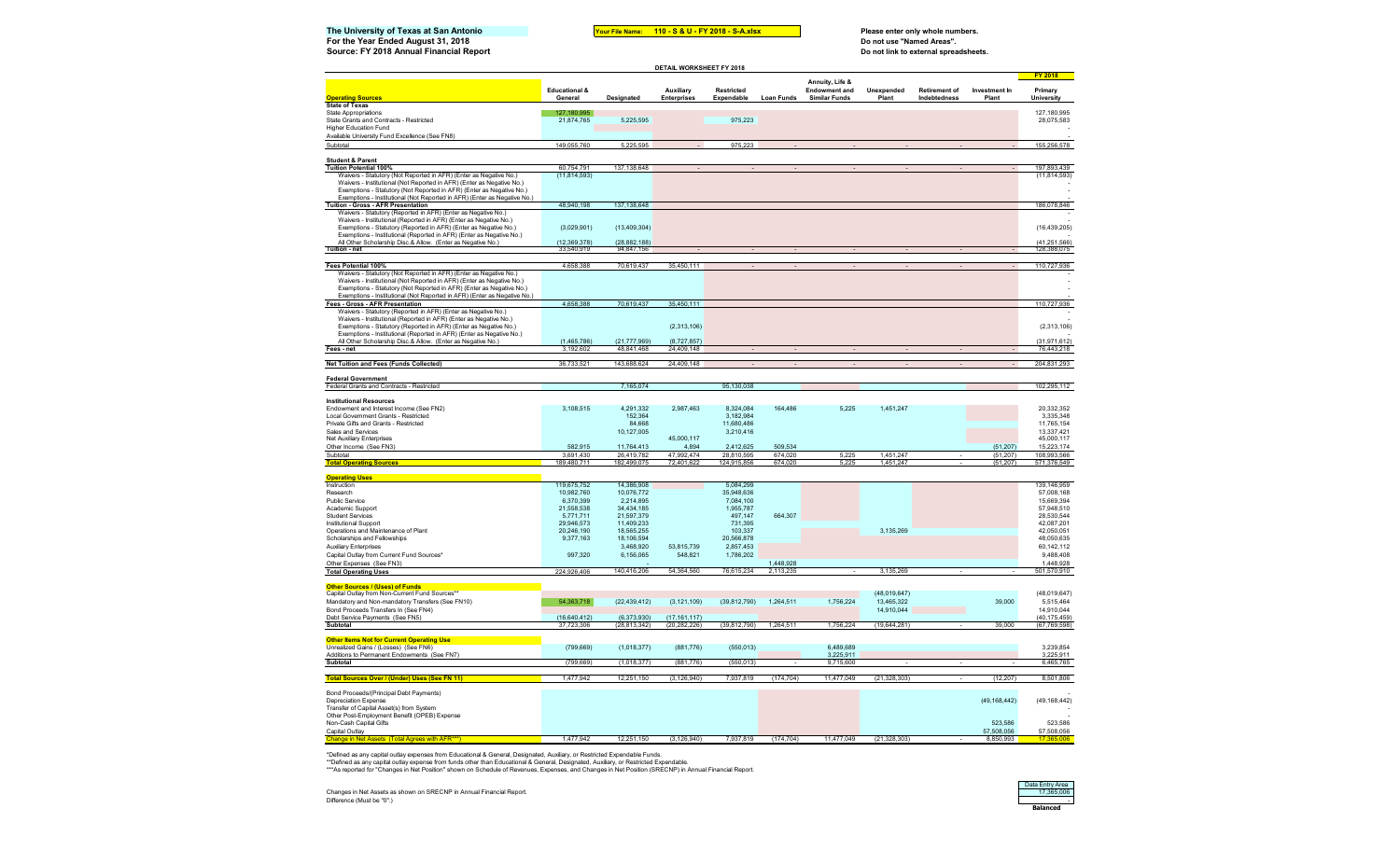**Note; This tab is only for individual institutions/agencies, Systems do not need to complete this tab, unless they report research expenditures.**

## **For the Year Entry Areas** Please enter only whole numbers.<br>Do not use "Named Areas".

**Do not link to external spreadsheets. Let up a very spread of the 200 m**  $\alpha$  and  $\alpha$  at 75%.

| <b>Summary of R &amp; D Expenditures</b>                                                                                                                                                                                                                                                |                                 |                             |                       |                    |                          | <b>Overall Total</b> |                                         |                        |                   |
|-----------------------------------------------------------------------------------------------------------------------------------------------------------------------------------------------------------------------------------------------------------------------------------------|---------------------------------|-----------------------------|-----------------------|--------------------|--------------------------|----------------------|-----------------------------------------|------------------------|-------------------|
|                                                                                                                                                                                                                                                                                         |                                 |                             |                       |                    | \$                       |                      | <b>Defined For Survey</b><br>55,926,489 |                        | Difference        |
| R & D Expenses as defined for the Research Expenditure Survey                                                                                                                                                                                                                           |                                 |                             |                       |                    |                          | 55,926,489           |                                         | Research Per           |                   |
| R & D Expenses not meeting the narrow definition of R & D used in the Research Expenditures Survey (Must be a positive number.)                                                                                                                                                         |                                 |                             |                       |                    | \$                       | 1,081,679            |                                         | <b>SRECNP</b>          |                   |
| Total Expenses for R & D as reported on the Schedule of Revenues, Expenses, and Changes in Net Position                                                                                                                                                                                 |                                 |                             |                       |                    |                          | 57,008,168           |                                         | 57,008,168 \$          |                   |
|                                                                                                                                                                                                                                                                                         |                                 |                             |                       |                    |                          |                      |                                         |                        | <b>Balanced</b>   |
| Other Research-related Equipment Expenditures (noncurrent fund expenditures, etc. - do not include R & D plant expenses or construction)                                                                                                                                                |                                 |                             |                       |                    |                          |                      |                                         |                        |                   |
| Indirect Costs associated with Expenses for R & D as defined for this survey                                                                                                                                                                                                            |                                 |                             |                       |                    |                          | 6,432,429            | 6,432,429                               |                        |                   |
| Capital Outlay for research equipment (do not include R & D plant expenses or construction)<br>Expenditures for conduct of R & D made by institution's research foundation or 501© corporation on behalf of the institution and not report in institution AFR, including indirect costs |                                 |                             |                       |                    |                          | 6,149,598            | 6,149,598                               |                        | From FGD Tab      |
| not reported above                                                                                                                                                                                                                                                                      |                                 |                             |                       |                    |                          |                      |                                         |                        |                   |
| Pass-throughs from other Texas A&M members not reported in R & D Expenditures as defined for the Research Expenditure Survey                                                                                                                                                            |                                 |                             |                       |                    |                          |                      |                                         |                        |                   |
| <b>Total R &amp; D Expenditures</b>                                                                                                                                                                                                                                                     |                                 |                             |                       |                    |                          | 69,590,195           | 68,508,516<br>l S                       |                        |                   |
| Amount of Total R & D Expenditures your institution received as a Subrecipient                                                                                                                                                                                                          |                                 |                             |                       |                    |                          |                      | 2,979,520                               |                        |                   |
| Amount of Total R & D Expenditures your institution passed through to Subrecipients                                                                                                                                                                                                     |                                 |                             |                       |                    |                          |                      | 706,479                                 |                        |                   |
|                                                                                                                                                                                                                                                                                         |                                 |                             |                       |                    |                          |                      |                                         |                        |                   |
|                                                                                                                                                                                                                                                                                         |                                 |                             | State                 | Institution        | Private                  | Private              |                                         |                        |                   |
| <b>R &amp; D Expenditures By Funding Source</b>                                                                                                                                                                                                                                         | Federal                         | <b>State Appropriations</b> | Contracts/Grants      | Resources          | For-Profit               | Non-Profit           | Total                                   |                        |                   |
| <b>Agricultural Sciences</b>                                                                                                                                                                                                                                                            | 436,611                         | $\Omega$                    | $\overline{0}$        | $\overline{0}$     | $\overline{0}$           |                      | 0 <sup>5</sup><br>436,611               |                        |                   |
|                                                                                                                                                                                                                                                                                         | 8,470,141                       | 3,377,061                   | 188,493               | 1,986,958          | 792,793                  |                      |                                         |                        |                   |
| Biological and Other Life Sciences<br>Computer Science                                                                                                                                                                                                                                  | 6,397,703                       | 423,209                     | 78,469                | 460,704            | 197,496                  | 1,816,375<br>232,833 | 16,631,821<br>7,790,414                 |                        |                   |
|                                                                                                                                                                                                                                                                                         | 5,828,998                       | 903,086                     | 660,299               | 5,038,428          | 1,148,986                | 582,350              | 14, 162, 147                            |                        |                   |
| Engineering                                                                                                                                                                                                                                                                             | 641,778                         |                             |                       | 589,696            | $\overline{0}$           |                      |                                         |                        |                   |
| <b>Environmental Sciences</b><br><b>Mathematical Sciences</b>                                                                                                                                                                                                                           |                                 | 15,499                      | 18,722                |                    |                          | 12,605               | 1,278,300                               |                        | <b>Difference</b> |
|                                                                                                                                                                                                                                                                                         | 183,860                         | 17,640                      | $\overline{0}$        | 51,336             | 6,713                    | 21,199               | 280,748                                 |                        |                   |
| <b>Medical Sciences</b>                                                                                                                                                                                                                                                                 | 136,661                         | $\mathbf{0}$                | $\overline{0}$        | $\overline{0}$     | $\overline{0}$           | 9,508                | 146,169                                 | <b>Balanced</b>        | \$                |
| <b>Physical Sciences</b>                                                                                                                                                                                                                                                                | 2,495,789                       | 1,722,729                   | 1,200,728             | 1,089,609          | 806,590                  | 982,865              | 8,298,310                               |                        |                   |
| Psychology                                                                                                                                                                                                                                                                              | 280,109                         | 60,471                      | $\overline{0}$        | 52,652             | $\Omega$                 | 1,907                | 395,139                                 | Difference Must Be "-" |                   |
| Social Sciences                                                                                                                                                                                                                                                                         | 1,762,049                       | 1,296,075                   | 283,892               | 850,287            | 98,789                   | 76,402               | 4,367,494                               | and White in Color In  |                   |
| Other Sciences not classified above                                                                                                                                                                                                                                                     | 1,281,883                       | 989,497                     | 109,937               | 3,042,998          | 357,852                  | 217,719              | 5,999,886                               | Order To Submit.       |                   |
| Arts and Humanities                                                                                                                                                                                                                                                                     | 101,202                         | 556,298                     | 49,236                | 135,903            | 236,900                  | 202,013              | 1,281,552                               |                        |                   |
| <b>Business Administration</b>                                                                                                                                                                                                                                                          | 24,752                          | 1,812,750                   | $\overline{0}$        | 1,129,431          | $\Omega$                 | 314,556              | 3,281,489                               |                        |                   |
| Education                                                                                                                                                                                                                                                                               | 1,706,334                       | 795,775                     | 131,819               | 773,981            | 547,582                  | 126,290              | 4,081,781                               |                        |                   |
| Law                                                                                                                                                                                                                                                                                     | 76,655                          | $\Omega$                    | $\overline{0}$        | $\Omega$           | $\Omega$                 | $\Omega$             | 76,655                                  |                        |                   |
| Field of Study - Future Use 1                                                                                                                                                                                                                                                           |                                 |                             |                       |                    |                          |                      |                                         |                        |                   |
| Field of Study - Future Use 2                                                                                                                                                                                                                                                           |                                 |                             |                       |                    |                          |                      |                                         |                        |                   |
| Field of Study - Future Use 3                                                                                                                                                                                                                                                           |                                 |                             |                       |                    |                          |                      |                                         |                        |                   |
| Field of Study - Future Use 4                                                                                                                                                                                                                                                           |                                 |                             |                       |                    |                          |                      |                                         |                        |                   |
| Field of Study - Future Use 5                                                                                                                                                                                                                                                           |                                 |                             |                       |                    |                          |                      |                                         |                        |                   |
| Other Non-Science Activities                                                                                                                                                                                                                                                            |                                 |                             |                       |                    |                          |                      |                                         |                        |                   |
| <b>Total R &amp; D Expenditures By Funding Source</b>                                                                                                                                                                                                                                   | 29,824,525 \$<br>$\mathfrak{L}$ | 11,970,090 \$               | 2,721,595             | -S<br>15,201,983   | <b>S</b><br>4,193,701 \$ | 4,596,622 \$         | 68,508,516                              |                        |                   |
|                                                                                                                                                                                                                                                                                         |                                 |                             |                       |                    |                          |                      |                                         |                        |                   |
| R & D Expenditures - Select Areas of Special Interest                                                                                                                                                                                                                                   |                                 |                             |                       |                    |                          |                      |                                         |                        |                   |
| Aerospace Technology                                                                                                                                                                                                                                                                    | 267,724                         | $\Omega$                    | $\Omega$              | $\Omega$           | $\Omega$                 |                      | 0 <sup>5</sup><br>267,724               |                        |                   |
| Biotechnology                                                                                                                                                                                                                                                                           | 132,532                         | $\mathbf 0$                 | $\overline{0}$        | $\mathbf{0}$       | 86,038                   | $\mathbf{0}$         | 218,570                                 |                        |                   |
| Cancer Research                                                                                                                                                                                                                                                                         | 391,557                         | 65,903                      | 1,311,268             | 60,327             | 101,599                  | 21,669               | 1,952,323                               |                        |                   |
| Energy                                                                                                                                                                                                                                                                                  | 311,444                         | $\Omega$                    | $\overline{0}$        | 475,359            | 7,862                    | $\Omega$             | 794,665                                 |                        |                   |
| Manufacturing Technology                                                                                                                                                                                                                                                                | 34,222                          | $\mathbf{0}$                | $\overline{0}$        | 79,138             | 6,487                    | $\mathbf{0}$         | 119,847                                 |                        |                   |
| Materials Science                                                                                                                                                                                                                                                                       | 127,045                         | $\overline{0}$              | $\overline{0}$        | $\Omega$           | $\Omega$                 | $\mathbf{0}$         | 127,045                                 |                        |                   |
| Microelectronics and Computer Technology                                                                                                                                                                                                                                                | 523,328                         | 203,386                     | $\overline{0}$        | 217,917            | $\overline{0}$           | $\mathbf{0}$         | 944,631                                 |                        |                   |
| <b>Water Resources</b>                                                                                                                                                                                                                                                                  | 233,365                         | $\Omega$                    | $\overline{0}$        | 70,077             | $\overline{0}$           | $\mathbf{0}$         | 303,442                                 |                        |                   |
| Human Stem Cells - Adult                                                                                                                                                                                                                                                                |                                 |                             |                       |                    |                          |                      |                                         |                        |                   |
| Human Stem Cells - Embryonic                                                                                                                                                                                                                                                            |                                 |                             |                       |                    |                          |                      |                                         |                        |                   |
| Univ Special Interest - Future Use 3                                                                                                                                                                                                                                                    |                                 |                             |                       |                    |                          |                      |                                         |                        |                   |
| Univ Special Interest - Future Use 4                                                                                                                                                                                                                                                    |                                 |                             |                       |                    |                          |                      |                                         |                        |                   |
| Univ Special Interest - Future Use 5                                                                                                                                                                                                                                                    |                                 |                             |                       |                    |                          |                      |                                         |                        |                   |
| <b>Total R &amp; D Expenditures - Select Areas of Special Interest</b>                                                                                                                                                                                                                  | 2,021,217 \$<br>-\$             | 269,289                     | 1,311,268<br><b>S</b> | 902,818 \$<br>- \$ | 201,986 \$               | 21,669 \$            | 4.728.247                               |                        |                   |

**FY 2018 Research Expenditure Survey**